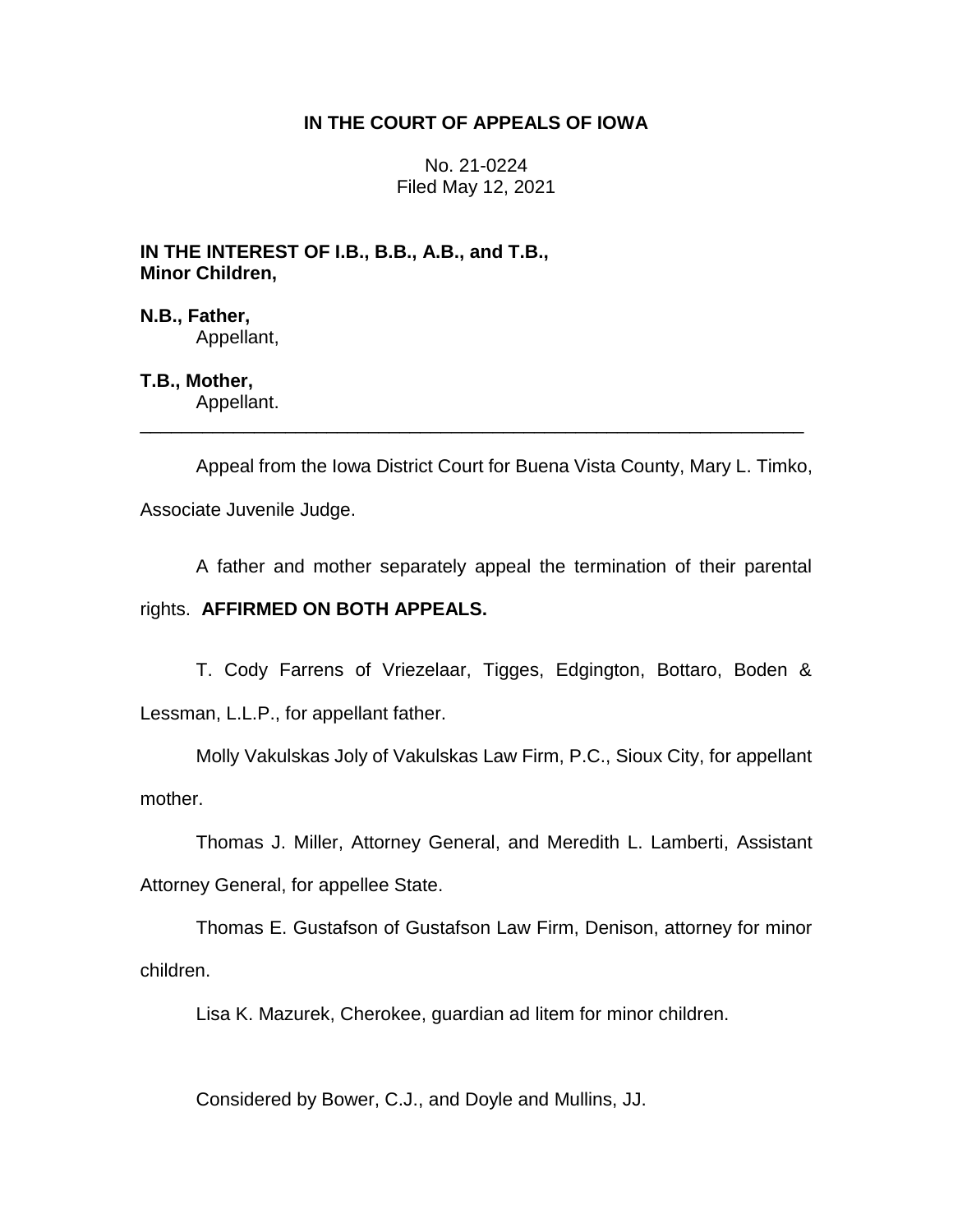#### **MULLINS, Judge.**

 $\overline{a}$ 

A father and mother separately appeal the termination of their parental rights to three of the parties' children.<sup>1</sup> Each challenges the statutory grounds for termination and argues termination is not in the best interests of the children. The father argues the children were provided ineffective assistance of counsel.

## **I. Background Facts and Proceedings**

The parties' relationship began in 2003, and the oldest child was born in 2004. The parties married after the birth of the oldest child and had two more children during the marriage. The Iowa Department of Human Services (DHS) became involved with the family in 2012, following an incident of domestic violence. The father became angry and destroyed a door with an axe. The incident was witnessed by the father's child from a prior relationship. This was not the first incident of domestic violence between the parties. The mother requested multiple no-contact or protective orders during the relationship. In 2012, the parents began divorce proceedings, and a contentious struggle for custody of the children began. $2$ The parties eventually stipulated to shared custody. The parties had another child in 2013. The DHS case closed in September 2014.

The parties again came to the attention of DHS in December 2017, following a report the father used an unknown substance and wielded a loaded firearm while under the paranoid belief people were attempting to break into the home. All four

<sup>&</sup>lt;sup>1</sup> The parents' rights to the oldest child were not terminated. Neither parent appeals the district court's order regarding the oldest child.

 $2$  The mother made multiple abuse allegations, including sexual-violence allegations, against the father. The father denies the sexual-violence claims and explains his allegedly violent conduct was responsive to the mother "poking" at him.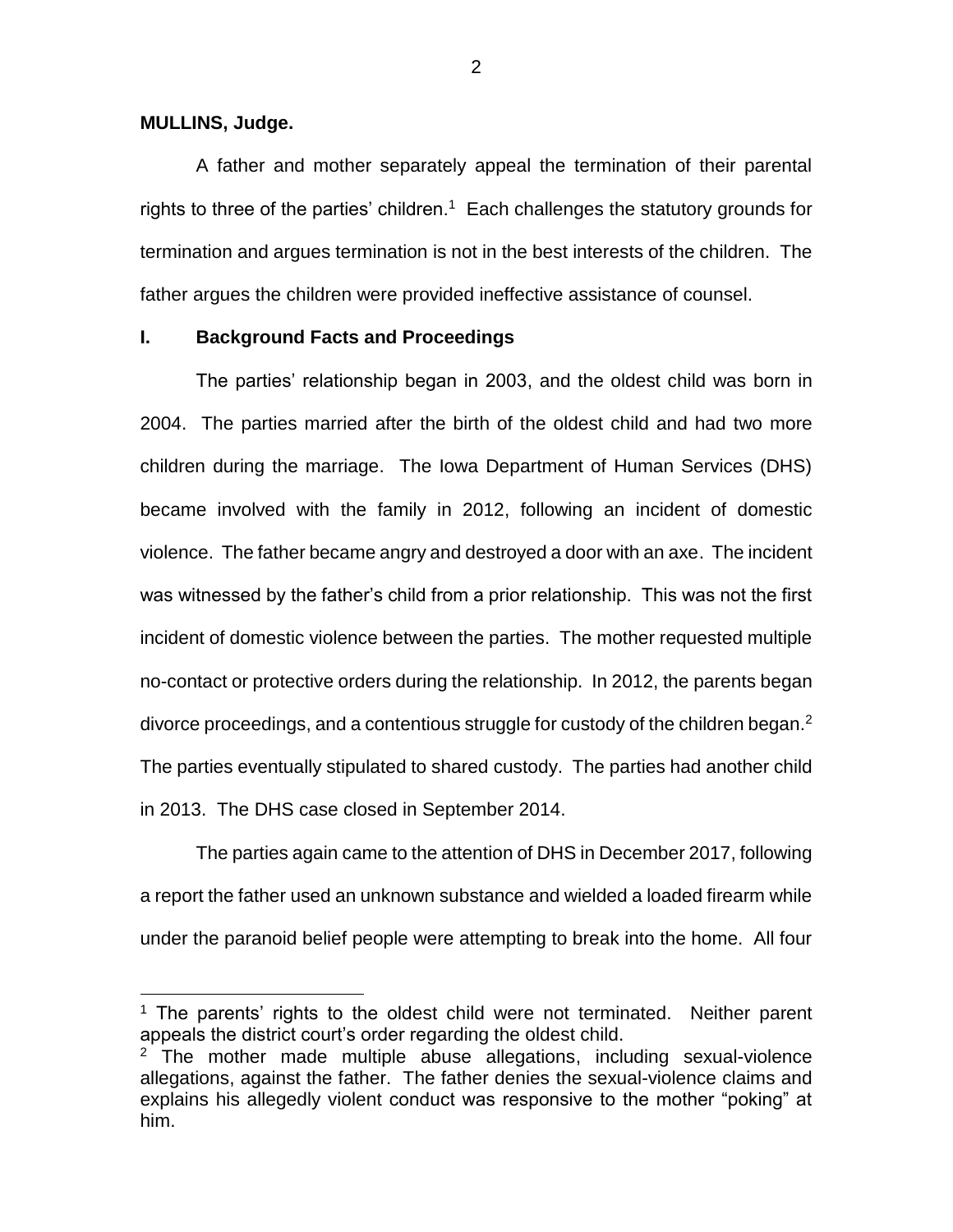of the parties' children were in the father's home during the incident. The children reported that the father engaged in paranoia-related conduct on more than one occasion. Services for the family began in January 2018, and the children were adjudicated in need of assistance in June. They were then placed with their mother following a dispositional hearing in July. The mother was hesitant to allow supervised visitation with the father and sometimes refused to cooperate. She eventually removed the children from school out of fear the father would take them from school to his home. The older two children both had mental-health issues for which they continue treatment, and the younger two children began to demonstrate similar behaviors. The children were removed from the mother's home in December 2018 after she allowed the oldest child to babysit the younger children following an incident where the older child made violent threats against the entire family.

The father was prescribed pain medication and received a medical marijuana card to treat pain related to a work injury. Over the course of proceedings, the father supplemented his treatment with non-medically issued marijuana, methamphetamine, and amphetamines (at least one use of methamphetamine and other uses of Adderall). The father also abused the opiates he was prescribed by failing to take them in the prescribed doses, taking more than the prescribed dose because of his heightened pain level when the children were in his care. The mother engaged in therapy but has consistently refused to acknowledge her role in the family's situation. She allowed men to move into the home she shared with the children resulting in emotional strain when the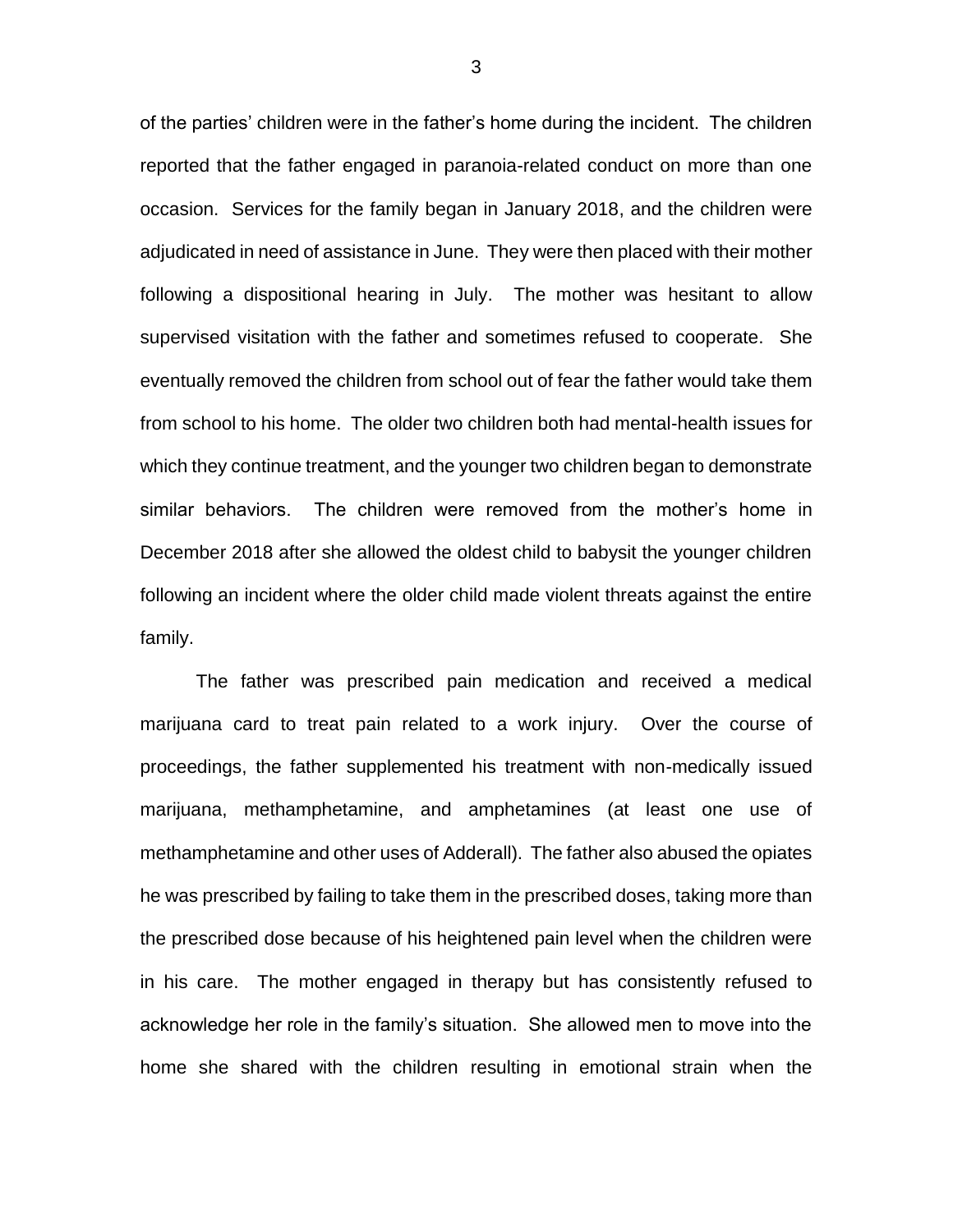relationships ended, allowed the children to be supervised by inadequate caregivers, and escalated dysfunctional situations in the home.

The termination trial began in October 2020 and was completed in December due to the COVID-19 pandemic. The father's rights were terminated pursuant to section 232.116(1)(d) and (i) (2020) as to all three children, and additionally as to paragraph (f) as to the youngest two children. The mother's rights were terminated pursuant to section 232.116(1)(d), (f), and (i). They separately appeal.

### **II. Standard of Review**

We review terminations of parental rights de novo. *In re M.W.*, 876 N.W.2d 212, 219 (Iowa 2016). "We are not bound by the juvenile court's findings of fact, but we do give them weight, especially in assessing the credibility of witnesses." *Id.* (quoting *In re A.M.*, 843 N.W.2d 100, 110 (Iowa 2014)). The State must prove the grounds for termination by clear and convincing evidence, which "exists 'when there are no serious or substantial doubts as to the correctness [of] conclusions of law drawn from the evidence.'" *In re L.H.*, 904 N.W.2d 145, 149 (Iowa 2017) (quoting *In re D.W.*, 791 N.W.2d 703, 706 (Iowa 2010)). Our paramount "concern is the best interest of the child[ren]." *Id.*

### **III. Analysis**

We use a three-step process to review termination of parental rights. *D.W.*, 791 N.W.2d at 706.

First, the court must determine if a ground for termination under section 232.116(1) has been established. If a ground for termination is established, the court must, secondly, apply the best-interest framework set out in section 232.116(2) to decide if the grounds for termination should result in a termination of parental rights. Third, if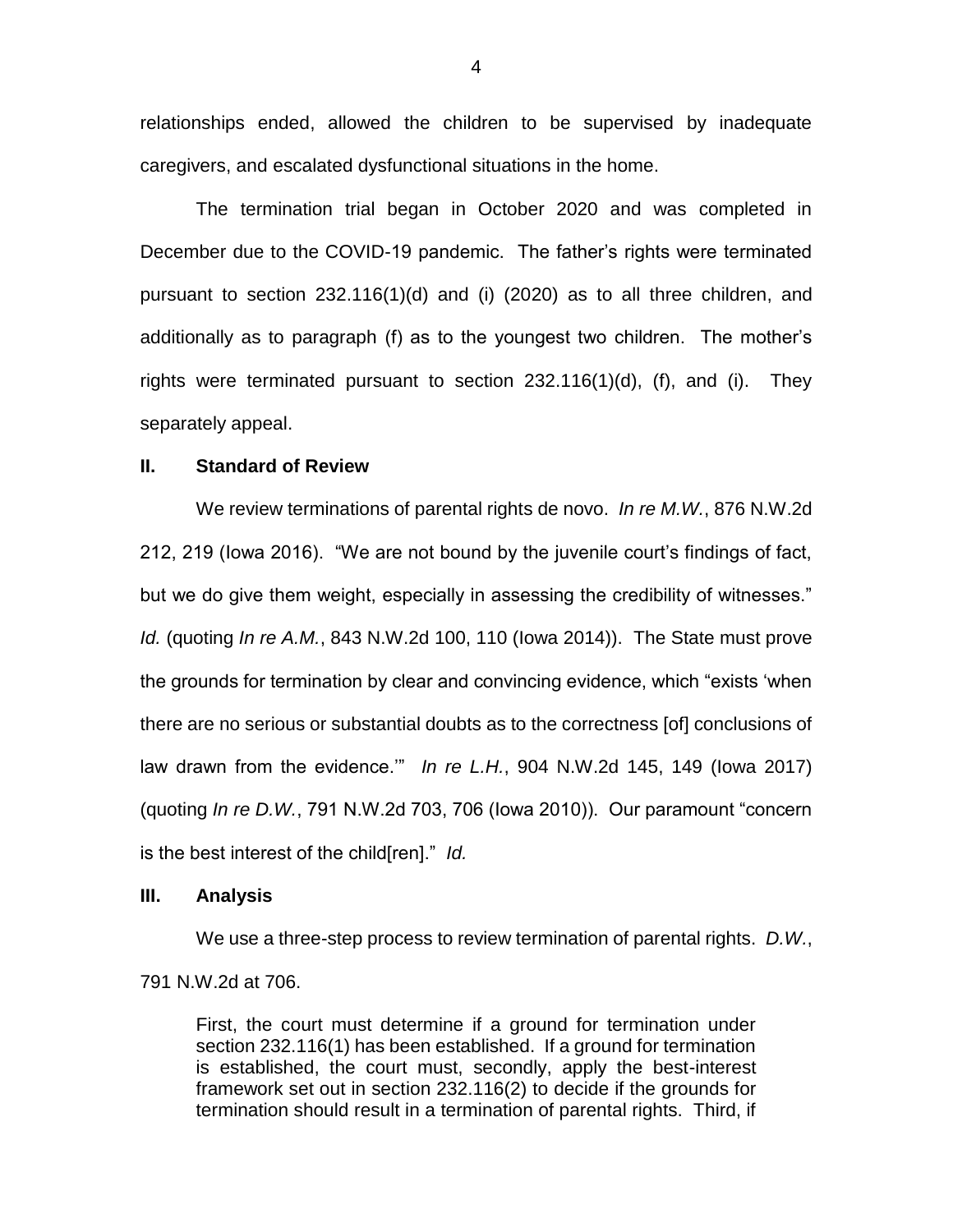the statutory best-interest framework supports termination of parental rights, the court must consider if any statutory exceptions set out in section 232.116(3) should serve to preclude termination of parental rights.

*Id.* at 706–07 (citations omitted). "On appeal, we may affirm the juvenile court's termination order on any ground that we find supported by clear and convincing evidence." *Id.* at 707. An appellate court may affirm any statutory provision for termination if it was raised at the district court, even if the district court did not rely on that ground for termination. *M.W.*, 876 N.W.2d at 221. When examining the best interests of the children, the court "shall give primary consideration to the child[ren]'s safety, to the best placement for furthering the long-term nurturing and growth of the child[ren], and to the physical, mental, and emotional condition and needs of the child[ren]." Iowa Code § 232.116(2). The statutory exceptions to termination are permissive, meaning a court may exercise discretion in determining "whether to apply the factors in [section 232.116(3)] to save the parent-child relationship." *M.W.*, 876 N.W.2d 225.

The parents' rights were terminated to all three children pursuant to Iowa Code section 232.116(1)(d) and (i). The mother's parental rights were also terminated to all three children, and the father's rights to the two youngest children, pursuant to section 232.116(1)(f). In order to terminate, the State must prove one of the following:

d. The court finds that both of the following have occurred:

(1) The court has previously adjudicated the child to be a child in need of assistance after finding the child to have been physically or sexually abused or neglected as the result of the acts or omission of one or both parents, or the court has previously adjudicated a child who is a member of the same family to be a child in need of assistance after such a finding.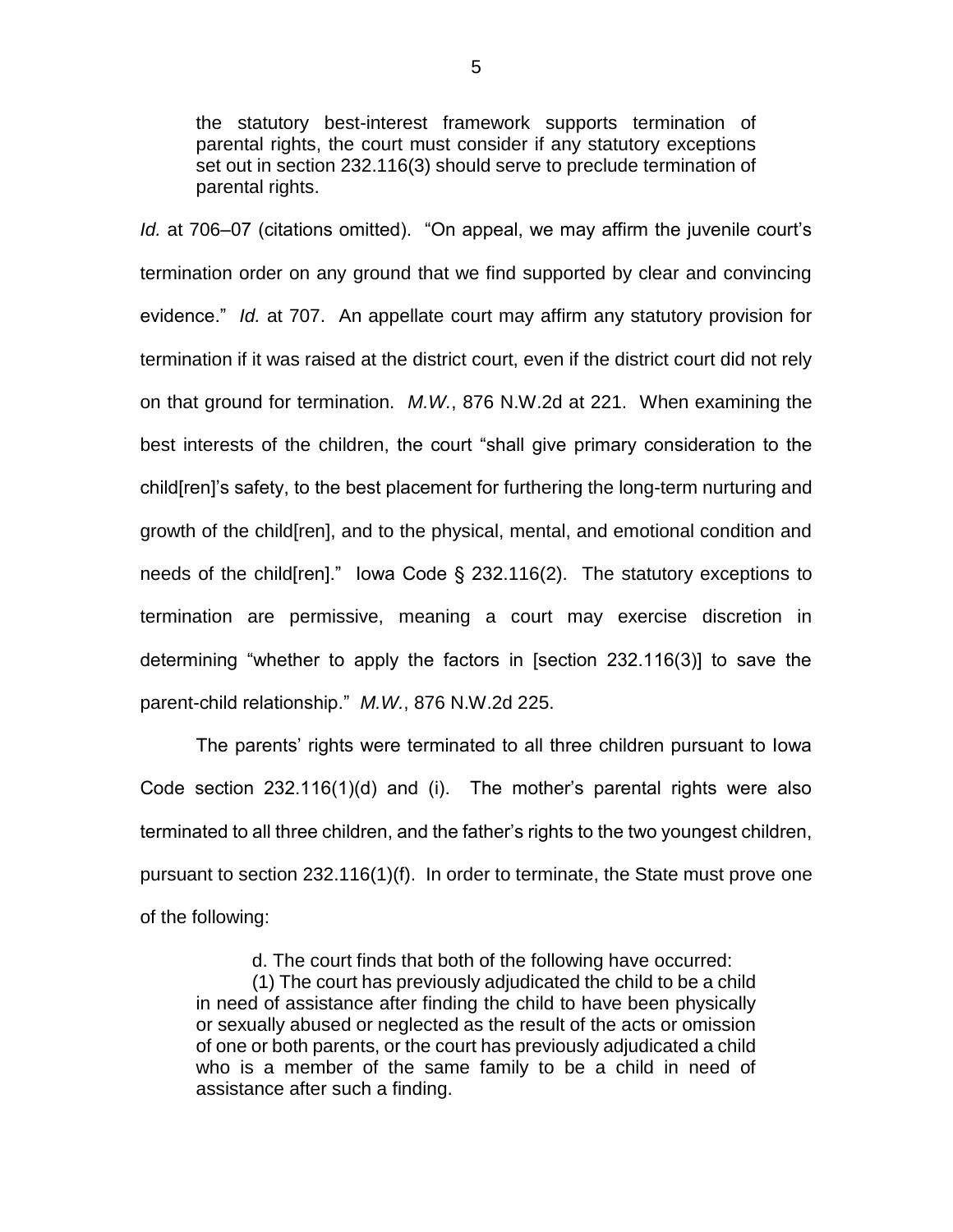(2) Subsequent to the child in need of assistance adjudication, the parents were offered or received services to correct the circumstance which led to the adjudication, and the circumstance continues to exist despite the offer or receipt of services.

f. the court finds that all of the following have occurred:

(1) The child is four years of age or older.

(2) The child has been adjudicated a child in need of assistance pursuant to section 232.96.

(3) The child has been removed from the physical custody of the child's parents for at least twelve of the last eighteen months, or for the last twelve consecutive months and any trial period at home has been less than thirty days.

(4) There is clear and convincing evidence that at the present time the child cannot be returned to the custody of the child's parents as provided in section 232.102.

i. The court finds that all of the following have occurred:

(1) The child meets the definition of a child in need of assistance based on a finding of physical or sexual abuse or neglect as a result of the acts or omissions of one or both parents.

(2) There is clear and convincing evidence that the abuse or neglect posed a significant risk to the life of the child or constituted imminent danger to the child.

(3) There is clear and convincing evidence that the offer or receipt of services would not correct the conditions which led to the abuse or neglect of the child within a reasonable period of time.

Iowa Code § 232.116(1)(d), (f), (i).

. . . .

. . . .

1. Mother

In order to terminate the mother's rights pursuant to Iowa Code section

232.116(1)(f), the State must prove all four elements by clear and convincing

evidence. The children were born between 2004 and 2013, meaning all were over

the age of four at the 2020 termination trial. *See id.* § 232.116(1)(f)(1). The

children were adjudicated in need of assistance following a hearing in June 2018.

*See id.* § 232.116(1)(f)(2). The children were removed from their father's home in June 2018 and from their mother's home in December 2018. The oldest two

children had a trial home placement with the father for about six weeks in 2020.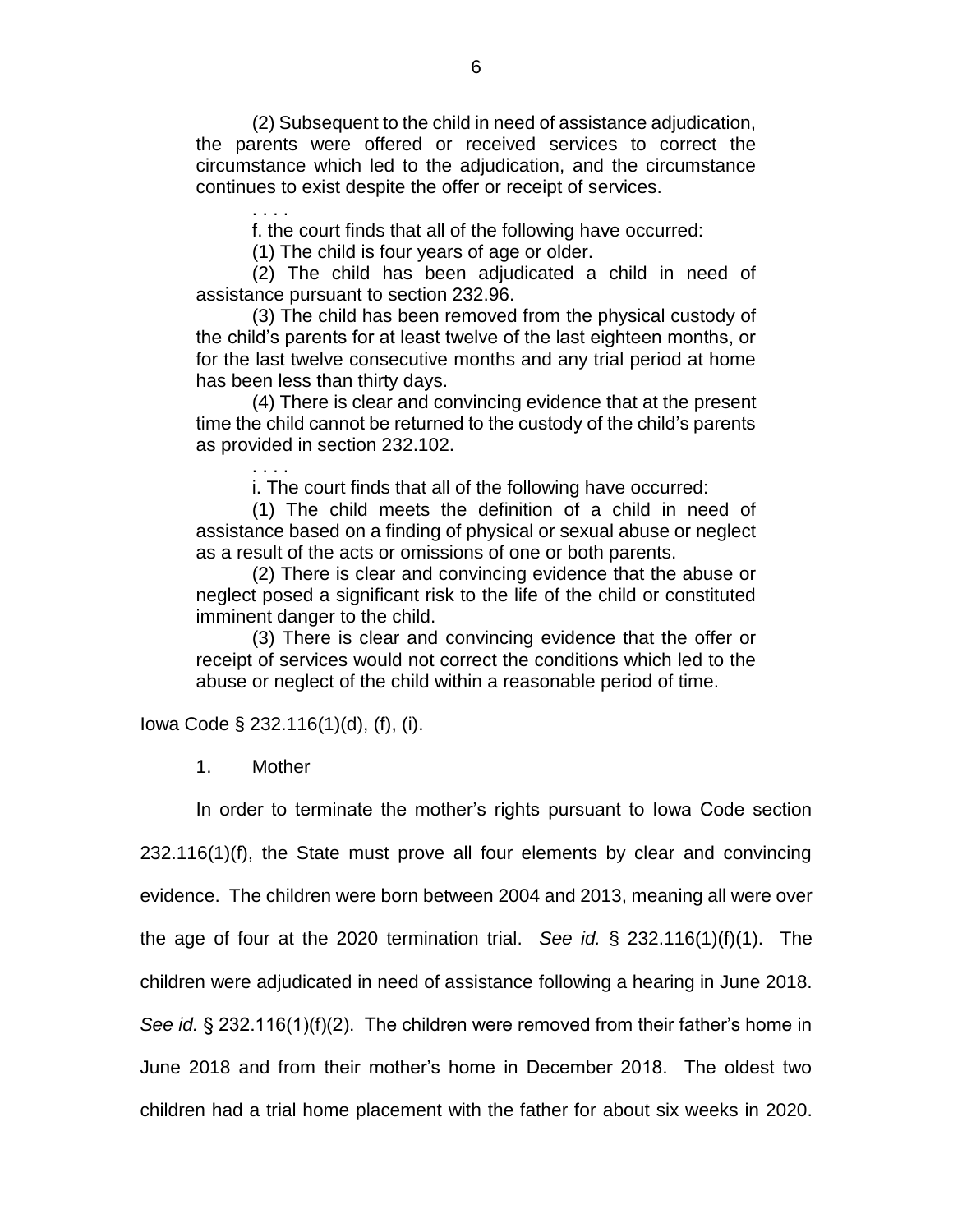There was no trial home placement with the mother for any child. At the time of the termination hearing, the children had been removed from the mother's home for twenty-two months and had a trial home placement for only six weeks. Because the children had been removed from a familial placement for at least twelve of the last eighteen months, the third element is satisfied. *See id.* § 232.116(1)(f)(3).

The final element of section 232.116(1)(f) requires a finding, by clear and convincing evidence, that the children could not be returned to the parental home. *Id.* § 232.116(1)(f)(4). The court evaluates whether the children could be returned to the parents "at the time of the hearing." *A.M.*, 843 N.W.2d at 111. The mother participated in services including therapy, Family Centered Services, and visitation. However, the mother never acknowledged her inability to "provide for all the needs of her children, including their mental health, academic[s], medical needs, and provide a home free from abuse and neglect." The mother testified her only role leading to DHS intervention was leaving the oldest child to care for the three younger children. We do not minimize that conduct, particularly because the mother was told to not place the oldest child in the role of a caregiver. At the time of the termination hearing, the mother acknowledged she made a bad choice. Yet, the mother has never addressed her role in escalating dangerous situations for the children. The mother removed the children from school in 2018 out of fear the father would "get" the children. She made one child so terrified, the child had to be carried into the building and was angry and disengaged in class. After one child engaged in self-harm by cutting, the mother supplied the child with a razor. The mother continuously blamed the father, his substance abuse, and anger for the family's situation. Because the mother is still unable to provide for the mental-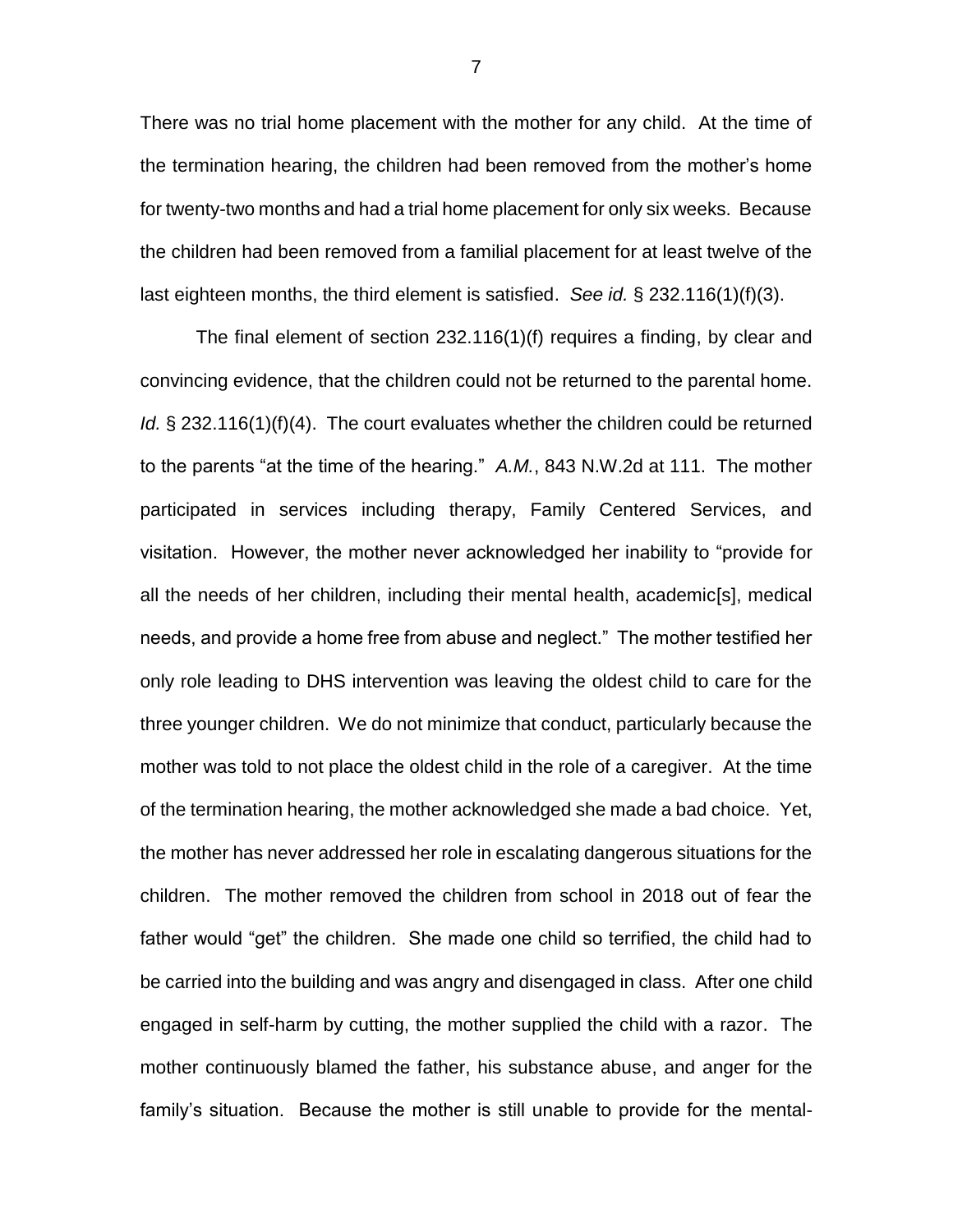health and behavioral needs of the children, despite the services offered to the family, we agree with the district court that the children could not be returned to her care at the time of termination, in satisfaction of the fourth element of section 232.116(1)(f).

The mother also argues that termination is not in the best interests of the children. In considering whether termination is in the best interests of children, we "give primary consideration to the child[ren]'s safety, to the best placement for furthering the long-term nurturing and growth of the child[ren], and to the physical, mental, and emotional condition and needs of the child[ren]." Iowa Code § 232.116(2). "It is well-settled law that we cannot deprive a child of permanency after the State has proved a ground for termination under section 232.116(1) by hoping someday a parent will learn to be a parent and be able to provide a stable home for the child." *A.M.*, 843 N.W.2d at 112. The parents were granted an additional six months to work toward reunification in November 2019. Proceedings were then extended due to the COVID-19 pandemic. The children need permanency now. The children were removed from the mother's home in December 2018 and have had no trial home placements with her. The mother never moved past supervised visits. The children are all doing well in their current placements. The children's mental-health needs are being met and growth has been prioritized in the current placements. Accordingly, we agree with the district court that termination of the mother's parental rights is in the children's best interests.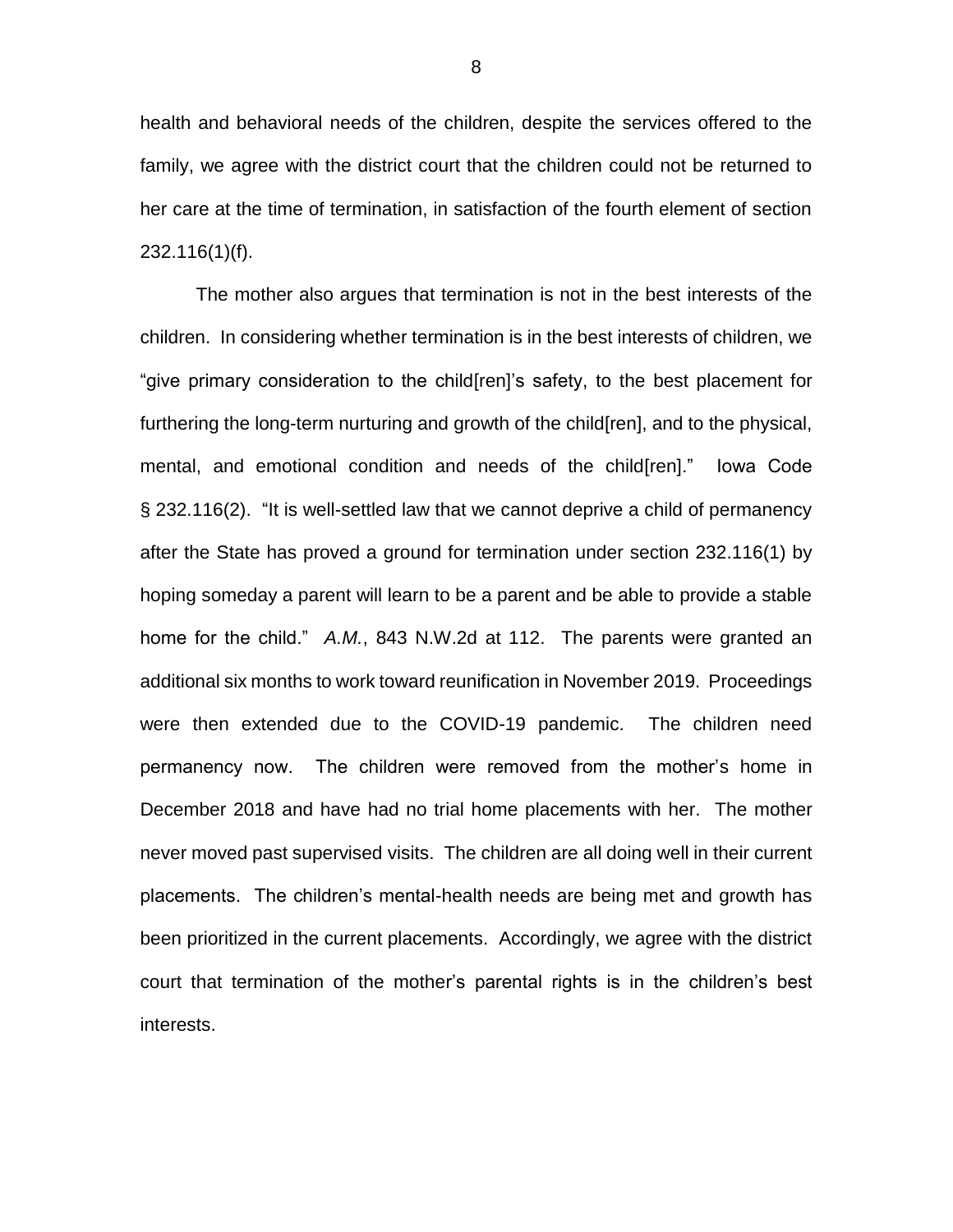#### 2. Father

The undisputed facts of this case related to the age of the children and childin-need-of-assistance adjudication lead to satisfaction of the first two elements of section 232.116(1)(f) as to the father. The children were removed from their father's home in June 2018 and from their mother's home in December 2018. The oldest two children had a trial home placement with the father for about six weeks in 2020. The durational element in section 232.116(1)(f) is satisfied because the children were removed from parental custody "for at least twelve of the last eighteen months." Accordingly, the third element is satisfied as to the father.

We now turn to the fourth element and consider whether the children could be returned to the father at the time of termination. Iowa Code § 232.116(1)(f)(4). The two older children are being treated for mental-health-related issues. Both have had outbursts that have resulted in threats or actual violence. One child has engaged in self-harm. Both require medication. But when in the father's care, that medication was withheld. The father testified he would not make that choice again without consulting the children's doctors. But the father has his own issues with prescription, and nonprescription, drugs. The father's testimony reveals that he takes prescribed pain medications but does not follow the dosage directions. At times, he takes more medication than directed, meaning that he runs out of medications before the end of the month. The father testified he is more active when the children are in his care and, because of the resulting pain, he takes additional pain medication. He also testified that his outbursts of anger, some of which have resulted in violence, happen when he is in pain. The father's inability to maintain the proper dosage of his medication creates an unsafe situation at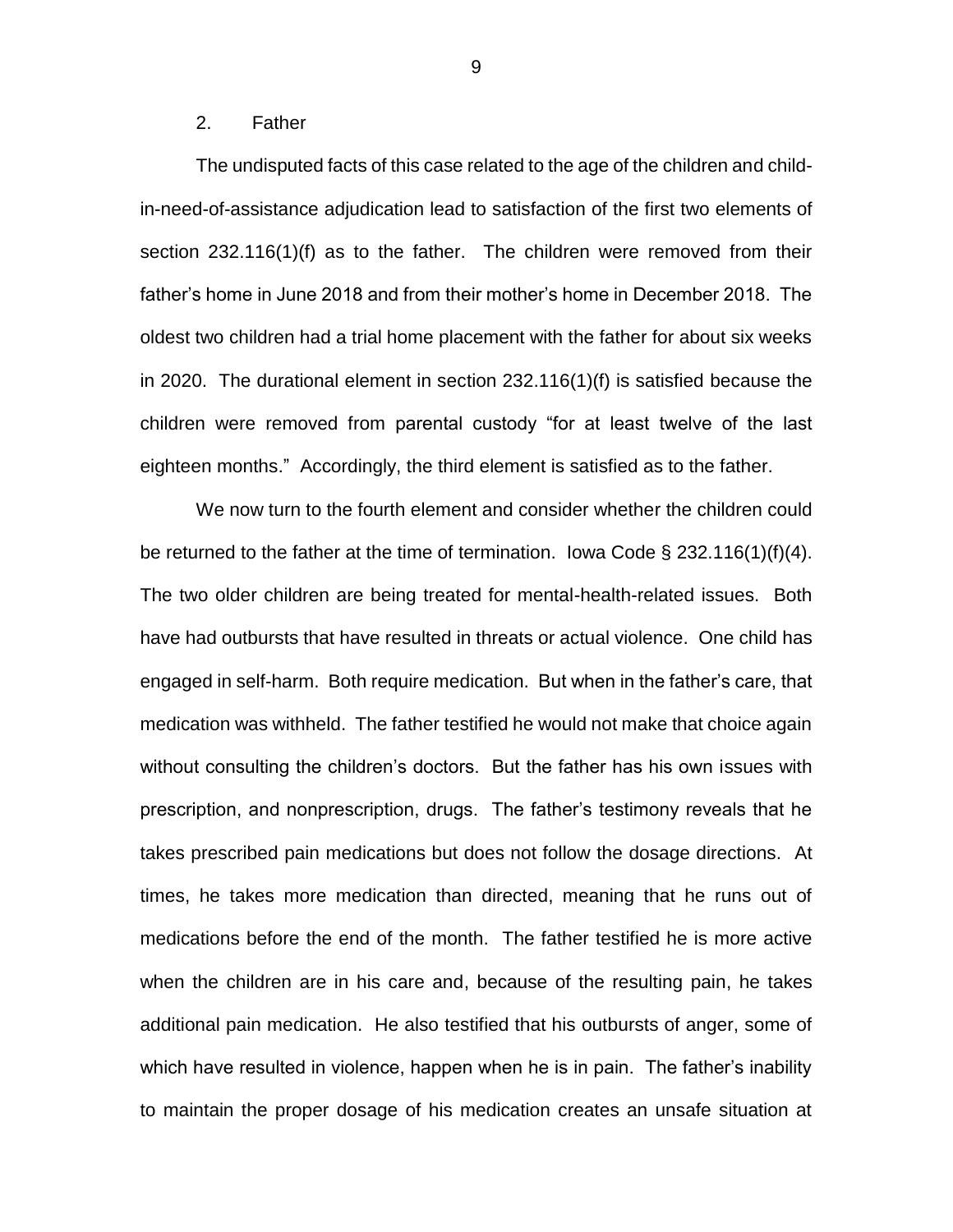home. Furthermore, although the father has a medical marijuana card, he does not use it because it is cost-prohibitive. Instead, he buys marijuana from street dealers. The father even testified that he smoked marijuana the morning he testified at trial. The father has no prescription history for amphetamines, yet he tested positive for the substance while the oldest children were in his care during the trial home placement. We acknowledge that the father has physical pain that has to be managed. But his history of self-medicating is dangerous for the children. Accordingly, we find the children could not be returned to the father at the time of termination.<sup>3</sup> *See id.*

The father also argues termination is not in the children's best interests. We acknowledge the father and children love each other. Even so, we cannot force the children to wait for the father to learn how to properly medicate for maintenance of his physical pain. It is unsafe to place the children with a parent who uses nonprescription medications attained from street dealers or other unlicensed persons. Even though the father testified he would not remove the children from prescribed medications, his own history of misusing medication is a problem. The district court was "not reassure[d] . . . [the father] would be diligent in making sure the children in his care would follow medication protocol," and neither are we. When asked, the second oldest child said she would only return to the father's care if he was able to refrain from alcohol and nonprescribed medications. The father testified it would be difficult for him to negotiate his pain without marijuana. The

 $\overline{a}$ 

 $3$  The juvenile court did not terminate the father's parental rights to the secondoldest child pursuant to section 232.116(1)(f). However, because section 232.116(1)(f) was raised before the district court, we may rely on it to affirm. *See M.W.*, 876 N.W.2d at 221.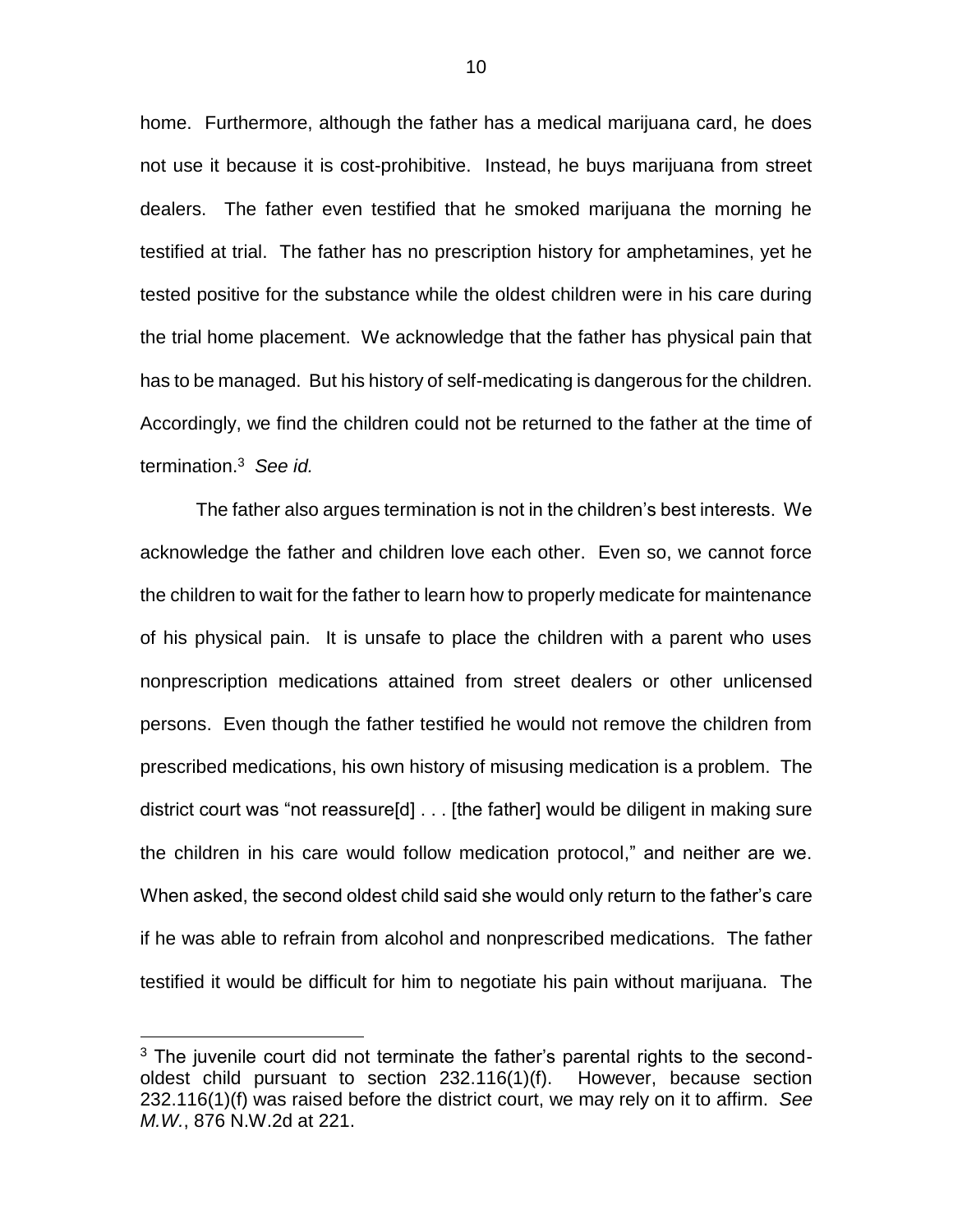father's home environment during the trial home placement revealed that it was difficult for the father to provide for his children, his live-in girlfriend, their new baby, and the girlfriend's children. The children need permanency now. Because the father has been unable to provide a safe, stable home for the children and continues to both misuse his prescription pain medication and supplement those medications with street marijuana and nonprescribed medications, we agree with the district court that the children could not be returned to the father at the time of termination. *See id.*

### 3. Ineffective Assistance

The father alleges the children were provided ineffective assistance of counsel by their appointed attorney. The father argues the children's counsel was ineffective in failing to present any evidence at trial and maintain adequate contact with the children. The father insists the children's wishes were not presented to the court and, therefore, were not considered.

The father is correct that children are to be represented by counsel and a guardian ad litem (GAL) in proceedings pursuant to Chapter 232. *Id.* § 232.89(1), (2), (4). The court may appoint one person to serve as counsel and GAL or bifurcate the appointments among two persons. *Id.* § 232.89(4). The GAL "represent[s] the interests of a child in any judicial proceeding to which the child is a party." *Id.* § 232.2(22). In this case, the court chose to bifurcate those roles, appointing two separate attorneys. The father takes no issue with the GAL's performance.

This court has consistently held that one parent may not assert the other parent's parental rights because they have no standing to do so. *See, e.g.*, *In re*